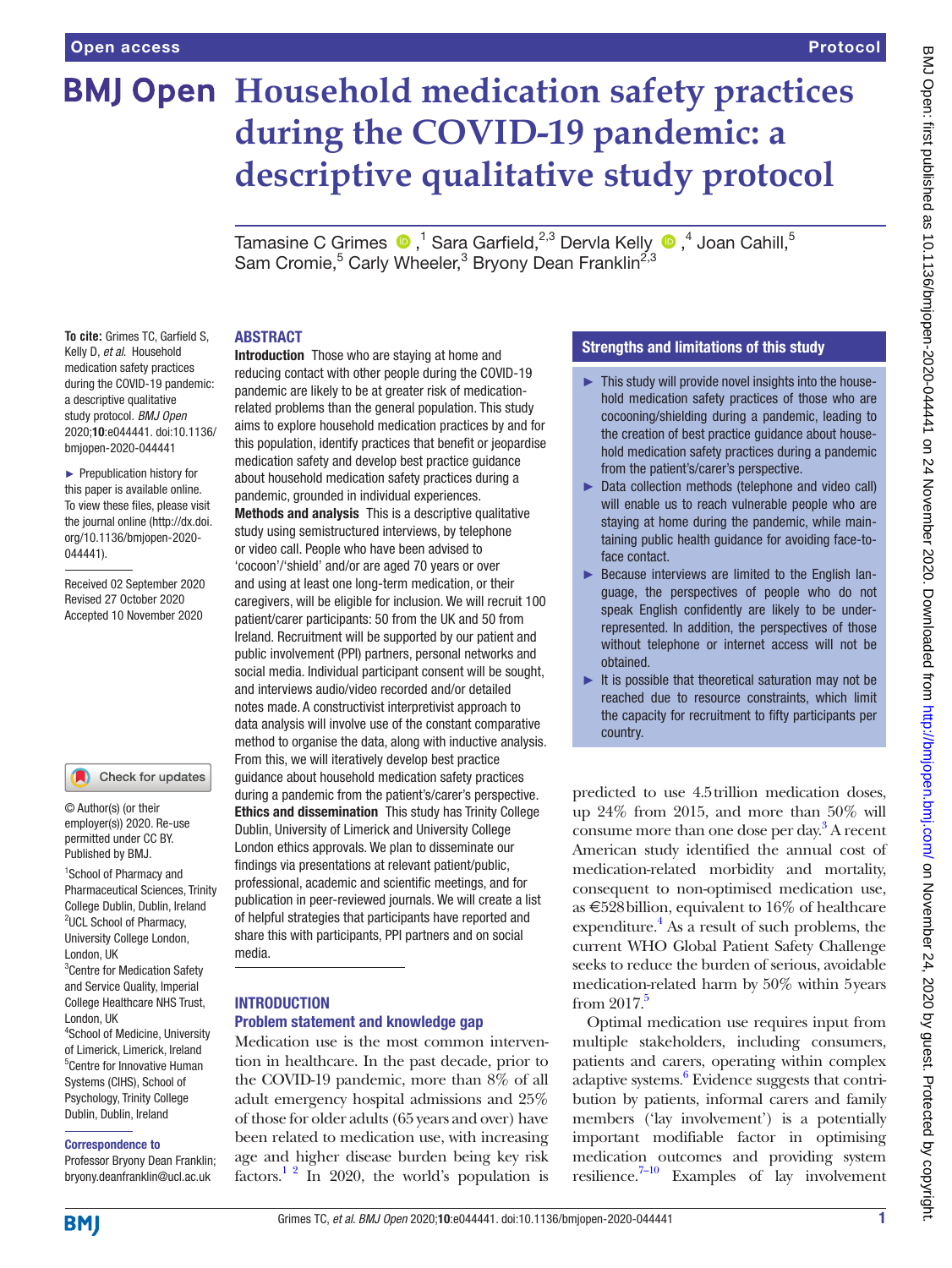include patients and family members routinely taking on medication management roles, $\frac{911-13}{911-13}$  often of complex medication regimens and in challenging contexts, such as in dementia,<sup>14-16</sup> heart failure,<sup>17</sup> chronic obstructive pulmonary disease,<sup>[18](#page-5-3)</sup> cancer<sup>19</sup> and home palliative care.<sup>20</sup> However, there are known hazards in lay medication practices, including errors in medication administration,<sup>9</sup> sharing or borrowing prescribed medication,<sup>21 22</sup> unsafe or unsuitable storage<sup>23 24</sup> or disposal,<sup>19</sup> hoarding,<sup>17 25</sup> stockpiling<sup>17</sup> and non-adherence.<sup>[26](#page-5-8)</sup> Therefore, there is much to address before the full potential of lay involvement in safe household medication use can be realised.

The literature suggests that medication use poses a signif-icant body of medication-related 'work' for lay users.<sup>[11 17 18 27](#page-5-9)</sup> Specifically, this suggests that patients themselves manage the majority of their medication work, but that a proportion is managed by others who are members of the person's social network.<sup>11</sup> Explorations of the nature of lay work involved in medication practices, whether for self or others, have identified a range of strands to this work. The work includes planning and coordination of medication taking and adherence, emplacement of medication in the home or other personal spaces, tracking of medication supplies, monitoring of effects of medication use, monitoring for and management of one's own or others' errors, management of information from professional or non-professional and personal sources and interactions between all of these.<sup>11 17 18 27–29</sup> Several studies identify that lay medication work involves an emotional burden, often associated with a response to the need to use or rely on medication, the toll of the work involved and the response to one's own or another's efforts around medication adherence.<sup>11 17 18 27 28</sup> Medication use has been identified as a tool to facilitate a person to (re)gain control in the personal context of a relatively less controlled or chaotic experience of illness. $\frac{11}{17}$  There is evidence that medication taking and medication work are highly personalised and complex phenomena that may be contingent on, and contextualised by one's situation, environment, processes and network.<sup>11 17 30</sup> Examples of such complexities include the medication user's individualised routines and strategies, the nature of medication(s) involved, the range of people involved or the individual's illness burden.<sup>11</sup> Studies have identified that medication work comprises sociotechnical efforts that are often complex, $^{17}$  and that lay people develop, adapt and rely on a variety of strategies to achieve personal goals associated with medication use.<sup>11 17 18 29 30</sup>

In their study of older adults with heart failure, Mickelson *et al* argue that medication management is the most common performed self-care behaviour in this cohort.<sup>17</sup> Cheraghi-Sohi *et al*<sup>11</sup> developed a framework of 'medication work' using social network analysis to map the work undertaken by people with long-term conditions (LTCs) and their wider social networks, that is, people identified in some way to be of relevance to the person's medication management.<sup>11</sup> Schafheutle *et al* subsequently applied and adapted this framework to people experiencing chronic obstructive pulmonary disease.[18](#page-5-3) Both Cheraghi-Sohi *et al*'s and Schafheutle *et al*'s studies were based on interviews undertaken with people with

LTCs and therefore provide the patient's/carer's perspective, which is also central to the present work. $^{11}$  18 However, this body of evidence has been generated outside of the context and constraints of a pandemic and studies have not examined populations staying at home for long periods.

During the COVID-19 pandemic, people who are selfisolating and housebound for long periods of time, whether due to age or 'extreme medical vulnerability', are potentially at increased risk of medication-related problems or harm. These may include medication errors, adverse drug reactions, adverse drug events and medication non-adherence. The key clinical issues with the potential to affect medication safety for those who are self-isolating for long periods of time during the COVID-19 pandemic are: (1) disrupted routine healthcare services and supply chains; (2) altered household mobility, well-being and support structures; (3) reluctance to attend healthcare or restrictions on attending healthcare and (4) misinformation about medications reported to affect the risk or severity of COVID-19 infection. These create additional challenges for standard medication safety, at a time when prevention of avoidable iatrogenic harm is particularly important.

#### The present need for research

Relatively little is known about medication safety or changes to household medication practices during a pandemic. Limited evidence on medication use during previous pandemics identifies reduced health-seeking behaviour from clinics or hospitals, increased self-management of common or chronic ailments at home, increased self-medication, stockpiling antiviral medication and increased attendance at emergency departments for antiviral related adverse effects.<sup>31–34</sup> Disruption of household mobility, well-being and social network membership is likely for people who are staying at home and self-isolating during the COVID-19 pandemic. This disruption therefore has the potential to affect medication work and practices, and to alter routine defences or hazards, thereby affecting medication safety.

Previous studies have generally classified drug-related problems from a healthcare professional's perspective, rather than that of the person taking the medication or their social network; drug-related problems are also generally identified in the context of medication review, rather than routine household settings.<sup>35</sup> The patient's perspective of household medication use is central to the present study. The patientcentred medication safety framework is grounded in the patient's perspective of matters that they consider important to the management of medication safety incidents in primary care. [8](#page-5-12) However, it does not address the broader concept of household medication safety practices, which is the focus of the current study.

Evidence supports the combined use of Safety-I and Safety-II approaches to identify when, where, how and why things go wrong (Safety-I) or right (Safety-II).<sup>36</sup> Medication practices occur within complex sociotechnical systems where people (agents and actors), artefacts, information and knowledge flows, technologies, environments and individual or collective behaviours meet in a dynamic and unpredictable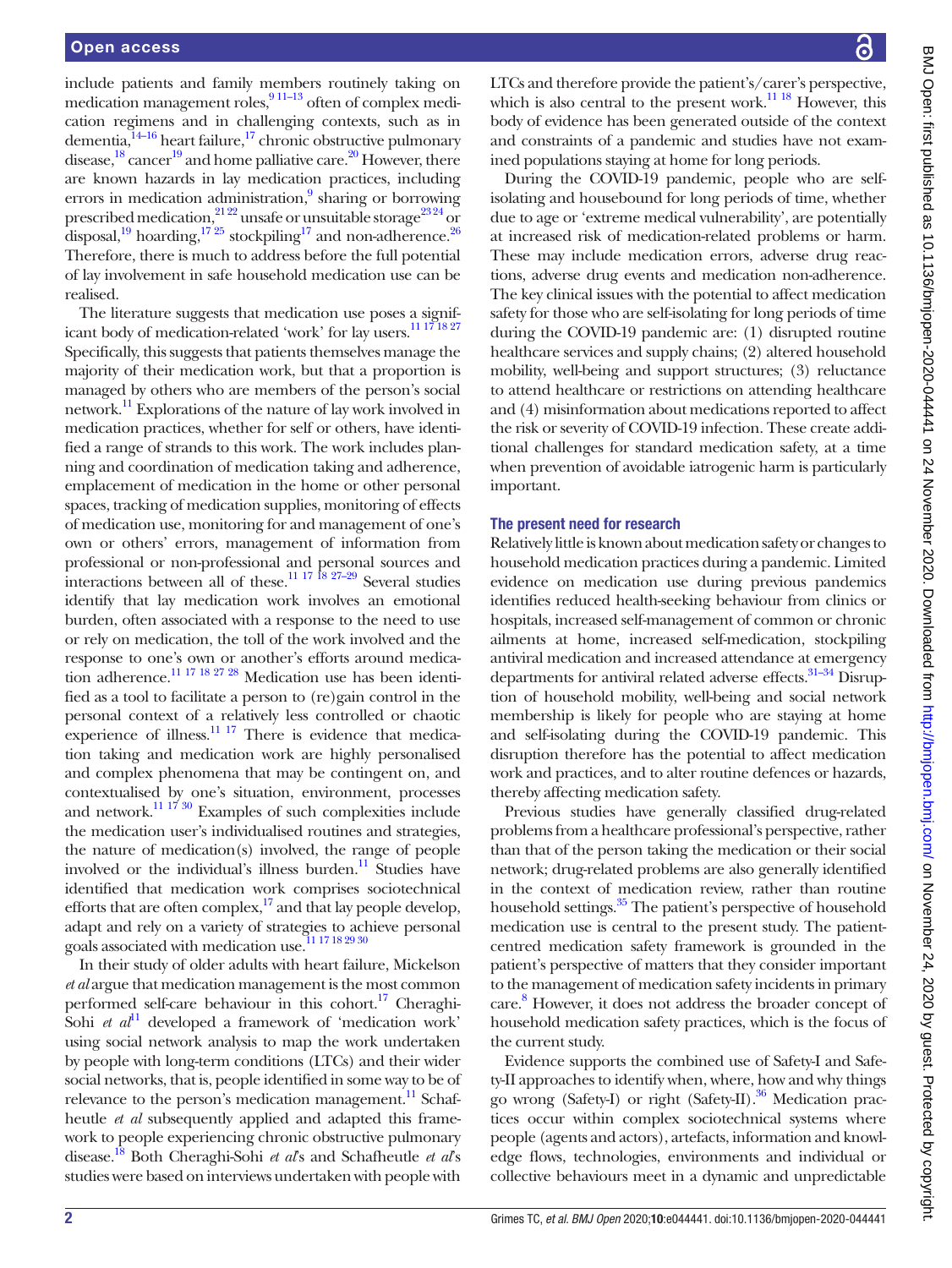way.<sup>[6 17 37 38](#page-4-4)</sup> A Safety-I/Safety-II perspective has previously been used to understand and create frameworks of hazards and defences associated with routine medication practices in the community, $8 \text{ hospital}^{38}$  and domiciliary settings, $12 \frac{39}{2}$ involving medication safety incidents, intravenous infusion practices, informal carer medication administration and domiciliary medication safety among caregivers of chronically ill children. Mickelson *et al* used a systems engineering framework to support their analysis of medication management strategies by older patients with heart failure.<sup>17</sup> We are not aware of any study that has employed Safety-I/Safety-II approaches to support the analysis of household medication safety practices among either the general adult population or those who are housebound, or in the context of a pandemic.

This study therefore seeks to explore household medication practices for people who are staying at home and reducing contact with others as much as possible during the COVID-19 pandemic. It also aims to create best practice guidance about household medication safety practices during a pandemic from the patient's/carer's perspective, which can be used to enable patient and carer agency in safe medication practices during the COVID-19 pandemic and beyond.

Specific objectives are to:

- ► Explore experiences of patients (or their carers) around household medication safety practices during the pandemic.
- ► Identify practices and situations that may benefit or jeopardise medication safety practices during the pandemic.
- ► Create best practice guidance about household medication safety practices during a pandemic from the patient/carer perspective.

# METHODS AND ANALYSIS

## Researcher characteristics and reflexivity

The research team is composed of research pharmacists working in the academic setting (TCG, DK), and hospital and academic settings (BDF, SG), an organisational psychologist (SC) and senior researchers with expertise in human factors, well-being management and older adult enablement (JC) and health services research (CW). Patient and public involvement (PPI) partners will also be involved in data analysis.

## **Context**

We will conduct the study in the four devolved nations of the UK, and Ireland. All have implemented public health guidance to protect those who are extremely medically vulnerable during the COVID-19 pandemic. This includes advice for such people to stay at home as much as possible and reduce contact with other people, referred to as 'cocooning' in Ireland and 'shielding' in the UK. $4041$ 

## **Design**

Qualitative exploration using semistructured interviews. Qualitative methods are central to exploring medication practices and medication safety, and have been used for this purpose in both domiciliary and hospital settings. 8 12 38 39

## Definition of household medication safety practices

We define household medication safety practices as any activities by patients, their caregivers or members of their social networks related to obtaining supplies, deciding whether or not to use medicines, storing, consuming or administering medication, monitoring and responding to signs of therapeutic or adverse effects. We include prescribed, over-thecounter, complementary and alternative medication.

## **Participants**

## Inclusion criteria

Adults will be eligible to participate if they experience a medical vulnerability listed on the government public health advice as requiring protection against COVID-19 infection and have been advised to 'shield'<sup>40</sup> or 'cocoon'<sup>41</sup> during the COVID-19 pandemic, and/or are aged 70 years or more, and they use at least one long-term medication. Carers who assist in the medication management of an adult who fulfils these two criteria are also eligible to take part.

## Exclusion criteria

- ► Children under 18 years of age.
- People too unwell or otherwise unable to consent to interview.
- ► People not speaking English confidently.
- People without access to a telephone or a device with internet connection.

## Sampling strategy

Up to 100 adult research participants will be selected using convenience sampling, to include patients and carers living in the UK or Ireland. Our protocol does not include a screening procedure to assess the demographic or clinical characteristics of prospective research participants prior to study recruitment. However, following recruitment, we will create a matrix of brief background demographic characteristics of those previously interviewed to support iterative, focused recruitment of a diverse sample. We aim for the study population to represent people with a range of ages, genders, ethnicities, geographical areas, number of medicines and living alone or with others and those who are patients or carers.

## **Recruitment**

Research participants will be recruited through patient or carer advocacy groups or charities, by engaging with our PPI partners, personal or professional networks and through social media. Our focused recruitment will also support us to recruit a diverse sample of people with differing at-home medication needs and roles. For example, we will do focused recruitment of those in carer roles, by engaging with our PPI partners in carer advocacy groups. We will do focused recruitment of those experiencing particular medical vulnerabilities by engaging with charities and PPI partners working in that context, for example, cystic fibrosis, arthritis, cancer, organ transplant and old age. Prospective participants will be encouraged to make contact with a member of the research team, by telephone or email. Consistent with ethical, data protection and confidentiality regulations, we will not ask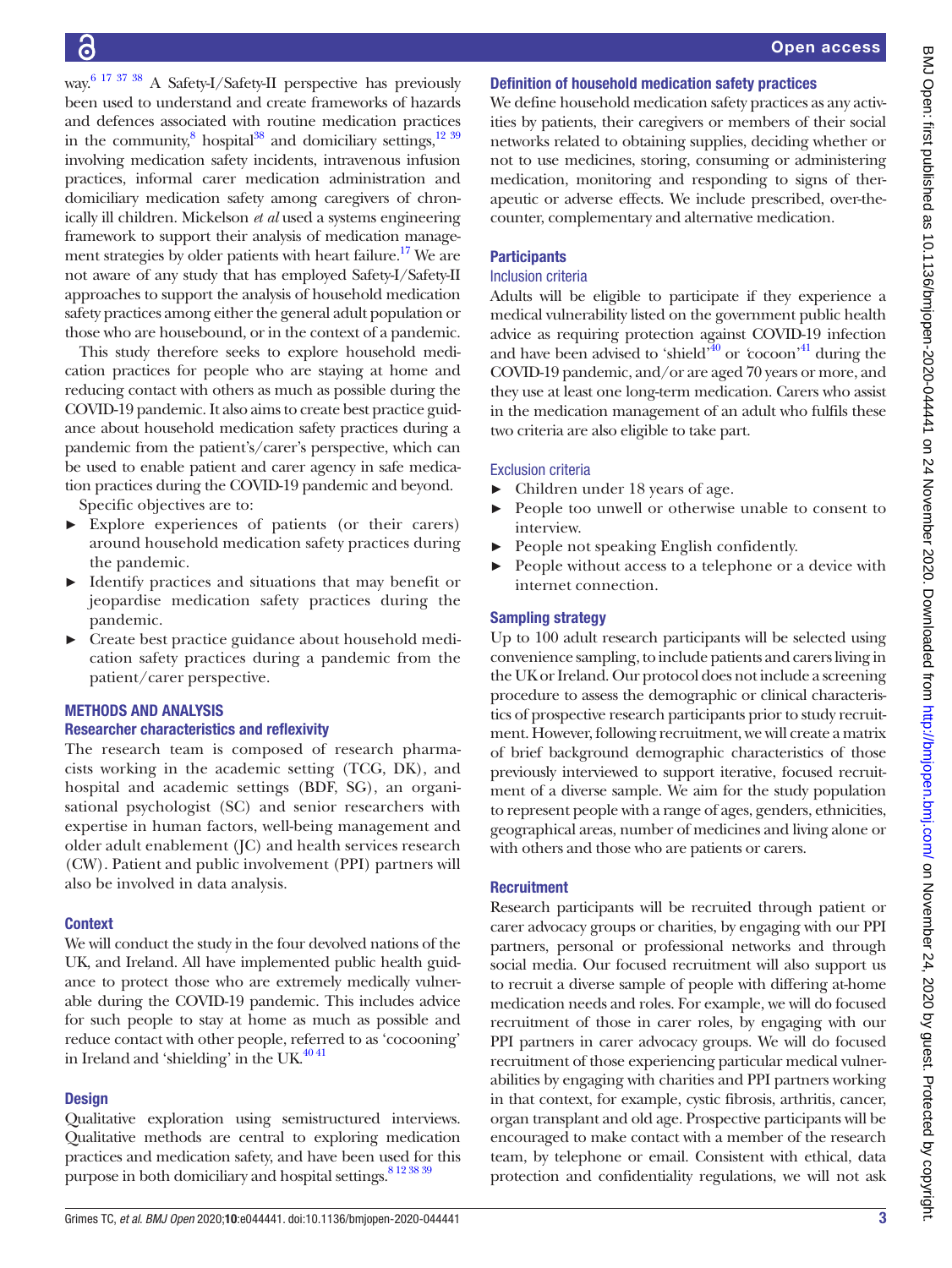# Box 1 Topic guide

- <span id="page-3-0"></span>1. Before the coronavirus pandemic, how did you get on managing your medicines, or the medicines for the person(s) to whom you provide care?
- 2. Since the coronavirus pandemic started, how has the way you managed or used medicines changed?
- 3. Have you experienced any difficulty using or managing medication during the pandemic?
- 4. What do you think would make it easier or better to manage medications at home during the pandemic?
- 5. What would you advise others to do in your situation?
- 6. Do you have anything else you would like to add?
- 7. Background and demographic information.

third parties to pass prospective participants' personal details to the research team.

# Data collection

We will use semistructured interviews conducted by telephone or video call. Data will be collected from June through October 2020. Patients will be invited to express their preferred mode of data collection. We aim to interview 50 participants in Ireland and 50 in the UK. With the participant's consent, interviews will be audio or audio–video recorded and/or the researcher will take detailed notes.

# Interview

A member of the research team will conduct the interview at a pre-agreed date and time. The interview will explore medication use by the patient participant or for the person(s) to whom a carer participant provides care. This interview will occur remotely using the participant's preferred method of telephone or video call. At no stage will the researcher and participant meet in person. Interviews are expected to last 15–45min.

The proposed topic guide [\(box](#page-3-0) 1) was developed using a priori principles of routine lay medication use, applied in the context of the COVID-19 pandemic. Interviewers will use additional prompts and follow-up questions as needed.

# Data processing

Interview recordings will be transcribed verbatim (either automated or using a third-party service) and merged with the researcher notes. Any identifiable information will be redacted from the transcription. The recording will be permanently deleted at a time consistent with the ethics approval and data protection regulations in each country. The transcribed files will be imported into NVivo to support data analysis. We will restrict access to the identifiable interview files to the research team at each site (Dublin, Limerick or London). Following irreversible anonymisation, the data collected by the researcher(s) at each university will be processed and analysed at that university and may be transferred among them at the later stages of analysis to support comparison in line with ethical approvals.

# Analysis

A constructivist–interpretive analysis approach will be used. The constant comparative technique will be employed to systematically organise, compare and understand similarities and differences in the data.<sup>42</sup> Data analysis will occur in parallel to data collection. Inductive analysis will be used to identify the emergent medication practices, strategies, hazards and defences. Sociotechnical assessment approaches using a Safety-I/Safety-II perspective<sup>[36](#page-5-13)</sup> and Schafheutle  $et$ *al*'s medication work framework<sup>18</sup> will serve as sensitising concepts<sup>43</sup> to explore the data, in which their application will be used to inspire insights appropriate to the data rather than being used as a rigid coding framework. This will support the iterative development of our best practice guidance about household medication safety practices relating to those who are staying at home for long periods during a pandemic.

# Research rigour, trustworthiness and credibility

We used the Standards for Reporting Qualitative Research recommendations to guide this protocol development.<sup>44</sup> In Ireland, research participants will be offered access to the recorded interview file, researcher notes or transcription. Member checks of these files are welcome but are not required. Each interviewer will quality assure their own interviews for transcription accuracy. A proportion of interviews will be coded independently by at least two members of the research team, followed by a comparison of and discussion of coding as a means to quality assure the coding process. Publication of this protocol is our first step in documenting and creating an audit trail of decisions made throughout the project and we will continue to capture these during data collection, analysis and reporting.

# Patient and public involvement

PPI will be facilitated through personal and professional networks, contacts within patient advocacy groups, charities and professional organisations. PPI commenced during the development phase by partners, including patients, validating our research aim and reviewing all participantfacing materials including recruitment materials, participant information leaflet, consent form and interview topic guide. Research participant recruitment will be supported by our PPI partners in patient and carer advocacy groups and other networks. PPI will extend to consultation on dissemination and outreach activities and involvement with data analysis and interpretation, using models employed previously.<sup>45</sup> <sup>46</sup> All PPI will occur remotely, compliant with current public health advice for avoiding face-to-face contact. Our PPI partners will be offered the opportunity to coauthor the future papers describing our research findings.

# Ethical considerations

Approval for this study was granted by the Trinity College Dublin Faculty of Health Sciences Research Ethics Committee (reference COVID-19 2020502), University of Limerick Education and Health Sciences Research Ethics Committee (reference 2020\_06\_08\_EHS) and University College London Research Ethics Committee (reference 18417.001).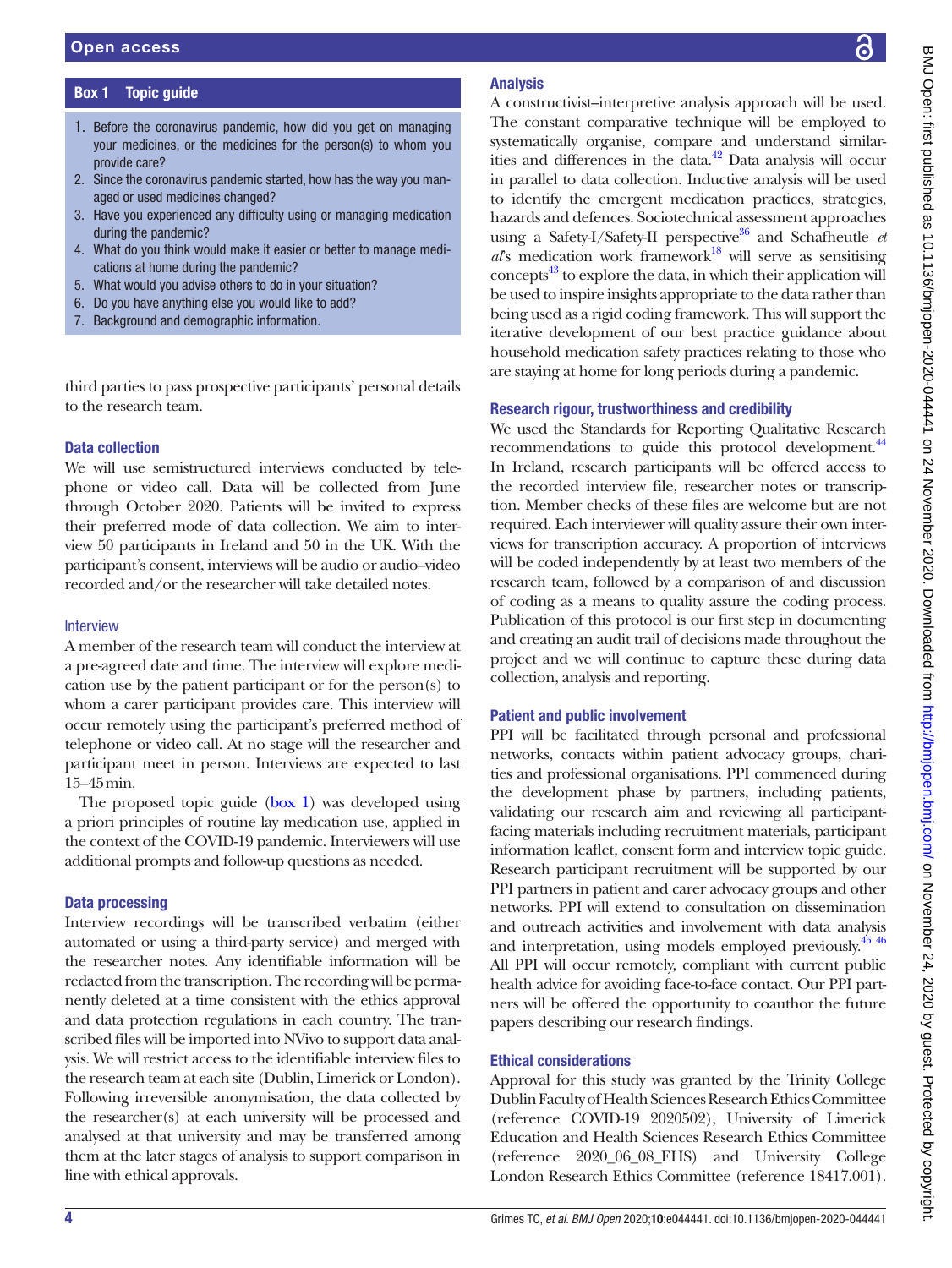The legal basis, in Ireland and the UK, for the processing of these data is scientific research in the public interest, however, we will invite informed consent from all participants prior to participation. In the context of the COVID-19 pandemic and infection control of this medically vulnerable group, verbal consent by audio-recorded telephone or video call, in cases where hard copy postage or electronic transmission poses a challenge, has been deemed acceptable by the ethics committees concerned. Compliant with contemporary data protection guidance for qualitative research during COVID-19, recordings of interviews will be permanently deleted as soon as specified in the ethics application at each site and transcripts will be irreversibly anonymised. As with all qualitative research, quotations from interviews will be used to illustrate the findings and, in all cases, will be anonymised and of a nature that cannot be traced back to any given person. If interviewers identify any pressing medication safety concerns, they will signpost the participant to relevant sources of support.

# **Dissemination**

We plan to present our work at suitable Irish, UK and international conferences and to publish at least one peer-reviewed research paper. We will produce plain English summaries of our work, which we will offer to send to participants, and we will engage with our PPI partners to optimise public outreach and research impact to the wider public. We will disseminate to healthcare professionals through professional bodies. We will produce a policy brief outlining key recommendations to support safer lay medication practices among those who are housebound in the context of a pandemic. Our research paper(s) will be made available open access and the summaries will be shared through our university repositories and social media channels, and through our PPI partners' social media channels.

# Impact

The proposed output from this research is a set of best practice guidance about household medication safety practices during a pandemic from the patient's/carer's perspective, relating to those who are staying at home and reducing contact with others as much as possible during the COVID-19 pandemic. We will create a list of helpful strategies that participants have reported and share this with participants, PPI partners and on social media, to use as a tool to enable agency and medication safety at home for people who are shielding, cocooning or equivalent during a pandemic.

The research priorities outlined in the WHO and Global Research Collaboration for Infectious Disease Preparedness joint research roadmap for the COVID-19 pandemic include: to rapidly identify secondary effects of the outbreak and deliver strategies to mitigate patient harm, and to rapidly involve communities in the design, delivery and dissemination of research[.47](#page-5-22) The proposed study addresses both priorities by providing person-centred guidance, based on individual experiences, with significant PPI input. Enabling patients, carers and social network members to become agents in medication safety aligns with the WHO agreed

global priorities for medication safety research.<sup>48</sup> Future work will explore the transferability of this guidance to a wider population of housebound and ambulatory people who are using medication long term, and outside of the context of a global pandemic. Given the forecasted increase in the global population of adults living well with age-related conditions over the coming decades, $\frac{49}{9}$  an important consideration is to enable people to remain in their homes and to be agents in their own medication management and safety.<sup>50 51</sup>

## Twitter Tamasine C Grimes [@tagrimes](https://twitter.com/tagrimes)

Acknowledgements We are grateful for input from our patient and public involvement partners, including those who reviewed participant-facing materials: Alex Taylor; Marney Williams; Fran Husson; Jill Lloyd; John Norton; Mike Etkind; Dr Nikki Dunne, Research Officer, Family Carers Ireland; Corona Joyce, Senior Policy Officer, Age Action Ireland and Josephine Fogarty, Coordinator of Traveller Health, Midwest Community Healthcare, Health Service Executive, Ireland.

Contributors TCG, DK, BDF and SG led the study design. TCG led the manuscript drafting. All authors contributed to manuscript revision and approval.

Funding This work was supported by the Health Research Institute, University of Limerick, and the National Institute for Health Research Imperial Patient Safety Translational Research Centre (grant number SF003). This report presents independent research.

Disclaimer The views expressed in this publication are those of the authors, not necessarily those of the Health Research Institute, University of Limerick, the NHS, the National Institute for Health Research or the Department of Health and Social Care.

Competing interests None declared.

Patient and public involvement Patients and/or the public were involved in the design, or conduct, or reporting, or dissemination plans of this research. Refer to the Methods and analysis section for further details.

Patient consent for publication Not required.

Provenance and peer review Not commissioned; externally peer reviewed.

Open access This is an open access article distributed in accordance with the Creative Commons Attribution 4.0 Unported (CC BY 4.0) license, which permits others to copy, redistribute, remix, transform and build upon this work for any purpose, provided the original work is properly cited, a link to the licence is given, and indication of whether changes were made. See: [https://creativecommons.org/](https://creativecommons.org/licenses/by/4.0/) [licenses/by/4.0/](https://creativecommons.org/licenses/by/4.0/).

## ORCID iDs

Tamasine C Grimes <http://orcid.org/0000-0002-7154-3243> Dervla Kelly <http://orcid.org/0000-0001-9836-5400>

# **REFERENCES**

- <span id="page-4-0"></span>1 Ahern F, Sahm LJ, Lynch D, *et al*. Determining the frequency and preventability of adverse drug reaction-related admissions to an Irish university hospital: a cross-sectional study. *[Emerg Med J](http://dx.doi.org/10.1136/emermed-2012-201945)* 2014;31:24–9.
- 2 Hamilton H, Gallagher P, Ryan C, *et al*. Potentially inappropriate medications defined by STOPP criteria and the risk of adverse drug events in older hospitalized patients. *[Arch Intern Med](http://dx.doi.org/10.1001/archinternmed.2011.215)* 2011;171:1013–9.
- <span id="page-4-1"></span>3 Aitken M, Kleinrock M. *Global medicines use in 2020: outlook and implications*. Parsippany, NJ: IMS Institute for Healthcare Informatics, 2015.
- <span id="page-4-2"></span>Watanabe JH, McInnis T, Hirsch JD. Cost of prescription drug-related morbidity and mortality. *[Ann Pharmacother](http://dx.doi.org/10.1177/1060028018765159)* 2018;52:829–37.
- <span id="page-4-3"></span>5 Donaldson LJ, Kelley ET, Dhingra-Kumar N, *et al*. Medication without harm: WHO's third global patient safety challenge. *[Lancet](http://dx.doi.org/10.1016/S0140-6736(17)31047-4)* 2017;389:1680–1.
- <span id="page-4-4"></span>6 Werner NE, Malkana S, Gurses AP, *et al*. Toward a process-level view of distributed healthcare tasks: medication management as a case study. *[Appl Ergon](http://dx.doi.org/10.1016/j.apergo.2017.06.020)* 2017;65:255–68.
- <span id="page-4-5"></span>7 Fylan B, Armitage G, Naylor D, *et al*. A qualitative study of patient involvement in medicines management after hospital discharge: